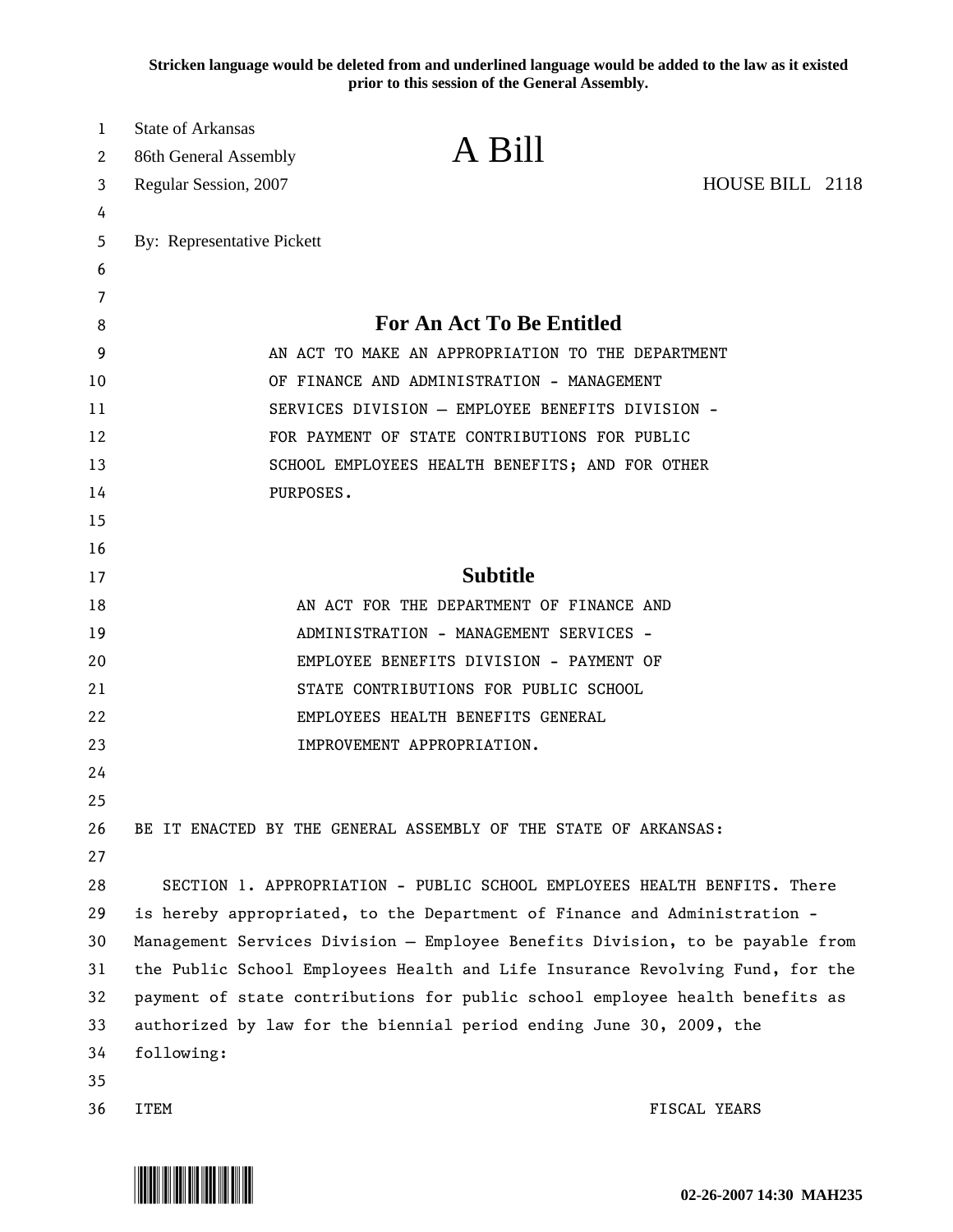| 1  | NO.  |                                                                               | 2007-2008                             | 2008-2009 |
|----|------|-------------------------------------------------------------------------------|---------------------------------------|-----------|
| 2  | (01) | STATE CONTRIBUTION FOR PUBLIC SCHOOL                                          |                                       |           |
| 3  |      | EMPLOYEE HEALTH BENEFITS                                                      | <u>96,782,744 \$ 96,782,744</u><br>S. |           |
| 4  |      |                                                                               |                                       |           |
| 5  |      | SECTION 2. SPECIAL LANGUAGE. NOT TO BE INCORPORATED INTO THE ARKANSAS         |                                       |           |
| 6  |      | CODE NOR PUBLISHED SEPARATELY AS SPECIAL, LOCAL AND TEMPORARY LAW.            |                                       | HEALTH    |
| 7  |      | INSURANCE CONTRIBUTION FUND TRANSFER. On July 1 of 2007, and each month       |                                       |           |
| 8  |      | thereafter, the Department of Finance and Administration - Employee Benefits  |                                       |           |
| 9  |      | Division shall verify to the Chief Fiscal Officer of the State the amount of  |                                       |           |
| 10 |      | funds needed for state contributions for public school employee health        |                                       |           |
| 11 |      | benefits as authorized by law. Upon certification by the Department of        |                                       |           |
| 12 |      | Finance and Administration - Employee Benefits Division to the Chief Fiscal   |                                       |           |
| 13 |      | Officer of the State, the Chief Fiscal Officer of the State shall transfer on |                                       |           |
| 14 |      | his books, and those of the State Treasurer and the State Auditor, the        |                                       |           |
| 15 |      | monthly certified amounts from the Department of Education Public School Fund |                                       |           |
| 16 |      | Account to the Public School Employee Health and Life Insurance Revolving     |                                       |           |
| 17 |      | Fund. In no event, shall the total amount of funds transferred in a fiscal    |                                       |           |
| 18 |      | year under the provisions of this section exceed ninety-six million seven     |                                       |           |
| 19 |      | hundred eighty-two thousand seven hundred forty-four dollars (\$96,782,744).  |                                       |           |
| 20 |      |                                                                               |                                       |           |

21 SECTION 3. DISBURSEMENT CONTROLS. (A) No contract may be awarded nor 22 obligations otherwise incurred in relation to the project or projects 23 described herein in excess of the State Treasury funds actually available 24 therefor as provided by law. Provided, however, that institutions and 25 agencies listed herein shall have the authority to accept and use grants and 26 donations including Federal funds, and to use its unobligated cash income or 27 funds, or both available to it, for the purpose of supplementing the State 28 Treasury funds for financing the entire costs of the project or projects 29 enumerated herein. Provided further, that the appropriations and funds 30 otherwise provided by the General Assembly for Maintenance and General 31 Operations of the agency or institutions receiving appropriation herein shall 32 not be used for any of the purposes as appropriated in this act.

33 (B) The restrictions of any applicable provisions of the State Purchasing 34 Law, the General Accounting and Budgetary Procedures Law, the Revenue 35 Stabilization Law and any other applicable fiscal control laws of this State 36 and regulations promulgated by the Department of Finance and Administration,